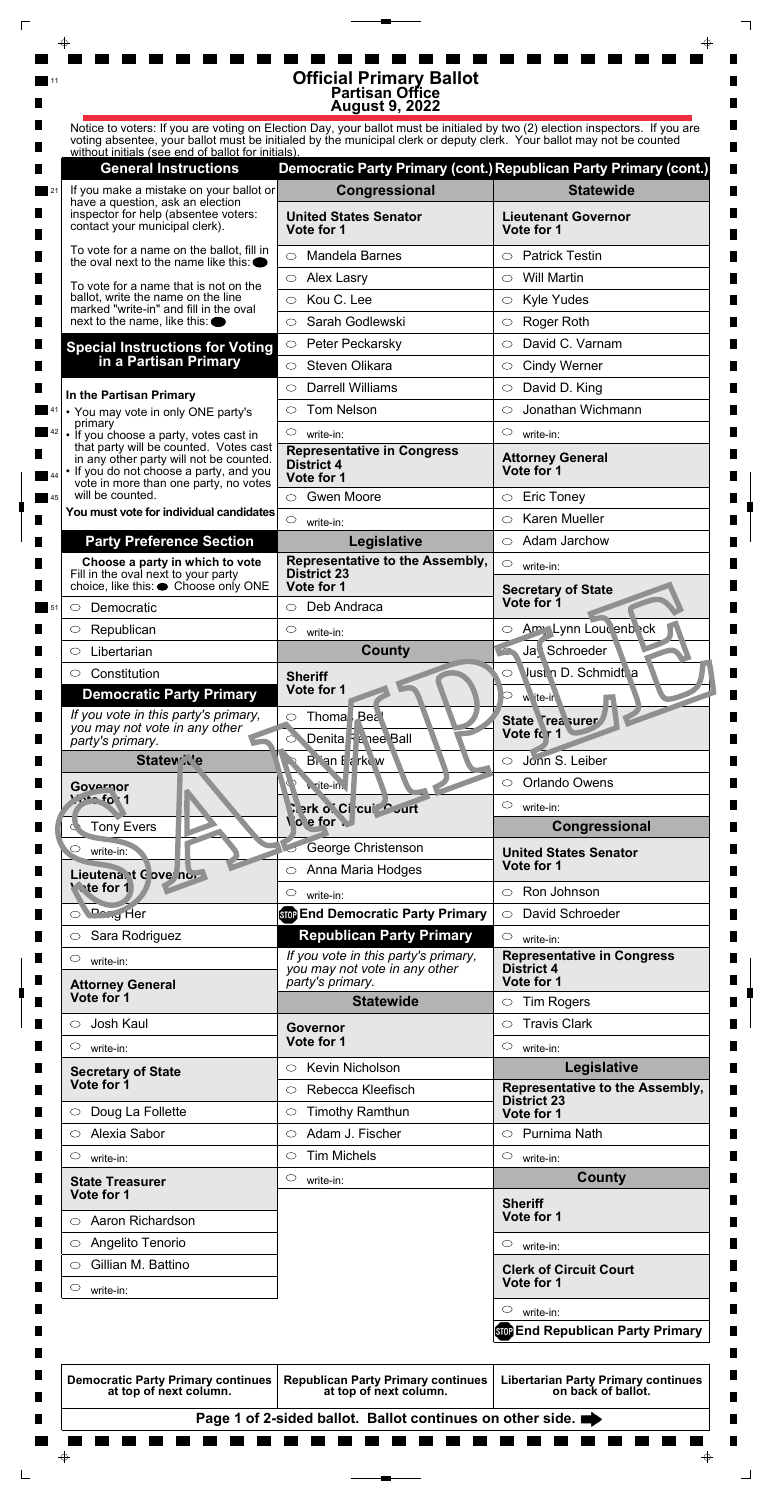| .                                                                     |                                                        |  |             |
|-----------------------------------------------------------------------|--------------------------------------------------------|--|-------------|
| $\circ$<br>write-in:                                                  |                                                        |  |             |
| <b>Lieutenant Governor</b><br>Vote for 1                              |                                                        |  |             |
| $\circ$<br>write-in:                                                  |                                                        |  |             |
| <b>Attorney General</b><br>Vote for 1                                 |                                                        |  |             |
| $\circ$<br>write-in:                                                  |                                                        |  |             |
| <b>Secretary of State</b><br>Vote for 1                               |                                                        |  |             |
| $\circ$<br>write-in:                                                  |                                                        |  |             |
| <b>Constitution Party Primary continues</b><br>at top of next column. |                                                        |  |             |
|                                                                       | Page 2 of 2-sided ballot. Ballot begins on other side. |  |             |
|                                                                       |                                                        |  |             |
| ⊕                                                                     |                                                        |  | $\bigoplus$ |

| <b>Libertarian Party Primary</b>                                                          | <b>Constitution Party Primary (cont.)</b>                             |                                                                                                        |
|-------------------------------------------------------------------------------------------|-----------------------------------------------------------------------|--------------------------------------------------------------------------------------------------------|
| If you vote in this party's primary,<br>you may not vote in any other                     | <b>Statewide</b>                                                      | <b>Official Primary Ballot</b>                                                                         |
| party's primary.<br><b>Statewide</b>                                                      | <b>State Treasurer</b><br>Vote for 1                                  | <b>Partisan Office</b><br><b>August 9, 2022</b>                                                        |
|                                                                                           | <b>Andrew Zuelke</b><br>$\bigcirc$                                    | for                                                                                                    |
| <b>Governor</b><br>Vote for 1                                                             | $\circ$                                                               | <b>Village of Brown Deer</b>                                                                           |
| $\circ$                                                                                   | write-in:<br>Congressional                                            | Wards 1,2                                                                                              |
| write-in:                                                                                 |                                                                       |                                                                                                        |
| <b>Lieutenant Governor</b><br>Vote for 1                                                  | <b>United States Senator</b><br>Vote for 1                            | <b>Ballot issued by</b>                                                                                |
| $\circ$<br>write-in:                                                                      | $\circ$<br>write-in:                                                  |                                                                                                        |
| <b>Attorney General</b><br>Vote for 1                                                     | <b>Representative in Congress,</b><br><b>District 4</b><br>Vote for 1 |                                                                                                        |
| $\circ$<br>write-in:                                                                      | $\circ$<br>write-in:                                                  | Initials of election inspectors                                                                        |
| <b>Secretary of State</b>                                                                 | Legislative                                                           | Absentee ballot issued by                                                                              |
| Vote for 1<br>Neil Harmon<br>$\circ$                                                      | Representative to the Assembly,<br><b>District 23</b>                 |                                                                                                        |
|                                                                                           | Vote for 1                                                            | Initials of Municipal Clerk or Deputy Clerk                                                            |
| $\circ$<br>write-in:                                                                      | $\circ$<br>write-in:<br><b>County</b>                                 |                                                                                                        |
| <b>State Treasurer</b><br>Vote for 1                                                      | <b>Sheriff</b>                                                        | If issued by SVDs, both must initial                                                                   |
| O<br>write-in:                                                                            | Vote for 1                                                            | <b>Certification of Voter</b>                                                                          |
| Congressional                                                                             | $\circ$<br>write-in:                                                  | <b>Assistance</b>                                                                                      |
| <b>United States Senator</b><br>Vote for 1                                                | <b>Clerk of Circuit Court</b><br>Vote for 1                           | I certify that I marked or read<br>aloud this ballot at the request<br>and direction of a voter who is |
| $\circ$<br>write-in:                                                                      | $\circ$<br>write-in:                                                  | authorized under Wis. Stat. S 82                                                                       |
| <b>Representative in Congress,</b><br><b>District 4</b><br>Vote for 1                     | <b>Stop End Constitution Party Primary</b>                            | to receive assis ce.                                                                                   |
| $\circ$<br>write-in:                                                                      |                                                                       | Signature of as sisto                                                                                  |
| Legislative                                                                               |                                                                       | For Official Use Only                                                                                  |
| Representative to the Assembly,<br><b>District 23</b>                                     |                                                                       | Inspector: Ider if Lanots                                                                              |
| Vote for 1                                                                                |                                                                       | require 1 to be made:                                                                                  |
| $\circ$<br>write-in:                                                                      |                                                                       | □ O <sub>vervoted</sub>                                                                                |
| <b>Cour ty</b>                                                                            |                                                                       | Damaged                                                                                                |
| <i><b>Snernive</b></i>                                                                    |                                                                       | □ Other                                                                                                |
| ote for 1                                                                                 |                                                                       | If this is the Original<br>If this is the Duplicate                                                    |
| write-in:                                                                                 |                                                                       | <b>Ballot</b> , write the serial<br><b>Ballot, write the serial</b><br>number here:<br>number here:    |
| Clerk of Nirc Lit Court                                                                   |                                                                       |                                                                                                        |
| <b>We for 1</b>                                                                           |                                                                       |                                                                                                        |
| $\circlearrowright$<br>write-In:                                                          |                                                                       |                                                                                                        |
| <b>SOP End Libertarian Party Ballot</b>                                                   |                                                                       |                                                                                                        |
| <b>Constitution Party Primary</b>                                                         |                                                                       | Initials of inspectors who remade ballot                                                               |
| If you vote in this party's primary,<br>you may not vote in any other<br>party's primary. |                                                                       |                                                                                                        |

 $\overline{\mathbb{F}}$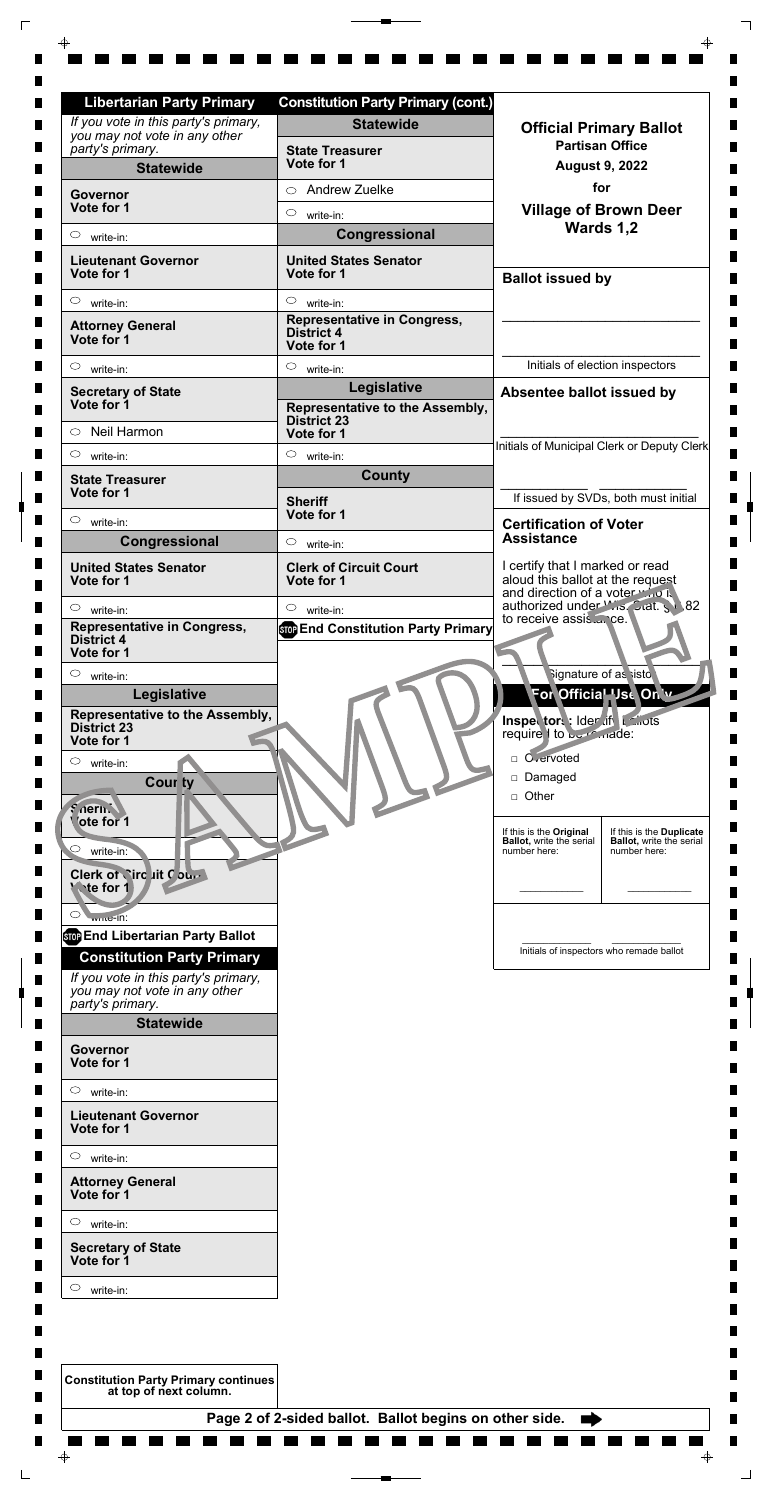|    |                                                                                                                                                                       | <b>Official Primary Ballot</b><br><b>Partisan Office</b><br><b>August 9, 2022</b>                                                                                                                                                                      |                                                                        |  |
|----|-----------------------------------------------------------------------------------------------------------------------------------------------------------------------|--------------------------------------------------------------------------------------------------------------------------------------------------------------------------------------------------------------------------------------------------------|------------------------------------------------------------------------|--|
|    | without initials (see end of ballot for initials).                                                                                                                    | Notice to voters: If you are voting on Election Day, your ballot must be initialed by two (2) election inspectors. If you are<br>voting absentee, your ballot must be initialed by the municipal clerk or deputy clerk. Your ballot may not be counted |                                                                        |  |
|    | <b>General Instructions</b>                                                                                                                                           | Democratic Party Primary (cont.) Republican Party Primary (cont.)                                                                                                                                                                                      |                                                                        |  |
|    | If you make a mistake on your ballot or                                                                                                                               | Congressional                                                                                                                                                                                                                                          | <b>Statewide</b>                                                       |  |
|    | have a question, ask an election<br>inspector for help (absentee voters:<br>contact your municipal clerk).                                                            | <b>United States Senator</b><br>Vote for 1                                                                                                                                                                                                             | <b>Lieutenant Governor</b><br>Vote for 1                               |  |
|    | To vote for a name on the ballot, fill in<br>the oval next to the name like this: $\bullet$                                                                           | Mandela Barnes<br>$\bigcirc$                                                                                                                                                                                                                           | <b>Patrick Testin</b><br>$\bigcirc$                                    |  |
|    | To vote for a name that is not on the                                                                                                                                 | <b>Alex Lasry</b><br>$\circ$                                                                                                                                                                                                                           | <b>Will Martin</b><br>$\circlearrowright$                              |  |
|    | ballot, write the name on the line                                                                                                                                    | Kou C. Lee<br>$\circ$                                                                                                                                                                                                                                  | <b>Kyle Yudes</b><br>$\circ$                                           |  |
|    | marked "write-in" and fill in the oval<br>next to the name, like this: $\bullet$                                                                                      | Sarah Godlewski<br>◯                                                                                                                                                                                                                                   | Roger Roth<br>$\bigcirc$                                               |  |
|    | <b>Special Instructions for Voting</b>                                                                                                                                | Peter Peckarsky<br>$\circ$                                                                                                                                                                                                                             | David C. Varnam<br>◯                                                   |  |
|    | in a Partisan Primary                                                                                                                                                 | Steven Olikara<br>$\bigcirc$                                                                                                                                                                                                                           | <b>Cindy Werner</b><br>$\circ$                                         |  |
|    | In the Partisan Primary                                                                                                                                               | <b>Darrell Williams</b><br>⌒                                                                                                                                                                                                                           | David D. King<br>$\circlearrowright$                                   |  |
|    | • You may vote in only ONE party's                                                                                                                                    | <b>Tom Nelson</b><br>◯                                                                                                                                                                                                                                 | Jonathan Wichmann<br>◯                                                 |  |
|    | primary<br>• If you choose a party, votes cast in                                                                                                                     | $\circ$<br>write-in:                                                                                                                                                                                                                                   | $\circlearrowright$<br>write-in:                                       |  |
|    | that party will be counted. Votes cast<br>in any other party will not be counted.<br>• If you do not choose a party, and you<br>vote in more than one party, no votes | <b>Representative in Congress</b><br><b>District 4</b><br>Vote for 1                                                                                                                                                                                   | <b>Attorney General</b><br>Vote for 1                                  |  |
| 45 | will be counted.                                                                                                                                                      | <b>Gwen Moore</b><br>$\circ$                                                                                                                                                                                                                           | <b>Eric Toney</b><br>$\circlearrowright$                               |  |
|    | You must vote for individual candidates                                                                                                                               | $\circ$<br>write-in:                                                                                                                                                                                                                                   | <b>Karen Mueller</b><br>O                                              |  |
|    | <b>Party Preference Section</b>                                                                                                                                       | Legislative                                                                                                                                                                                                                                            | $\circ$ Adam Jarchow                                                   |  |
| ш  | Choose a party in which to vote<br>Fill in the oval next to your party<br>choice, like this: ● Choose only ONE                                                        | Representative to the Assembly,<br><b>District 12</b><br>Vote for 1                                                                                                                                                                                    | $\circ$<br>write-in:<br><b>Secretary of State</b>                      |  |
|    | Democratic                                                                                                                                                            | LaKeshia N. Myers<br>$\circ$                                                                                                                                                                                                                           | Vote for 1                                                             |  |
|    | Republican<br>$\circ$                                                                                                                                                 | $\circ$<br>write-in:                                                                                                                                                                                                                                   | Amy Lynn Lour enb ck<br>$\circ$                                        |  |
|    | Libertarian<br>$\circ$                                                                                                                                                | <b>County</b>                                                                                                                                                                                                                                          | Ja Schroeder                                                           |  |
|    | Constitution<br>$\circ$<br><b>Democratic Party Primary</b><br>If you vote in this party's primary,<br>you may not vote in any other                                   | <b>Sheriff</b><br>Vote for 1<br>Thoma Bea<br>$\circ$                                                                                                                                                                                                   | Just n D. Schmidt a<br>O<br>w ite-in<br>State Trea surer<br>Vote for 1 |  |
|    | party's primary.                                                                                                                                                      | Denita F & nee Ball                                                                                                                                                                                                                                    |                                                                        |  |
|    | <b>Statew</b> Ne                                                                                                                                                      | Brian F a rkuw                                                                                                                                                                                                                                         | Jonn S. Leiber<br>$\circlearrowright$                                  |  |
|    | Governor<br>20.1                                                                                                                                                      | v. rite-in.                                                                                                                                                                                                                                            | Orlando Owens<br>$\circ$<br>$\circ$                                    |  |
|    | <b>Tony Evers</b>                                                                                                                                                     | िश o`Ci cui Curt<br>o e for                                                                                                                                                                                                                            | write-in:<br>Congressional                                             |  |
|    | $\circ$<br>write-in:                                                                                                                                                  | George Christenson                                                                                                                                                                                                                                     | <b>United States Senator</b>                                           |  |
|    | Lieutena. t C ove no<br><b>Wate for 1</b>                                                                                                                             | Anna Maria Hodges<br>$\circ$<br>$\circ$                                                                                                                                                                                                                | Vote for 1<br>Ron Johnson<br>$\circ$                                   |  |
|    | O Dang Her                                                                                                                                                            | write-in:<br><b>Stop End Democratic Party Primary</b>                                                                                                                                                                                                  | David Schroeder<br>$\circ$                                             |  |
|    | Sara Rodriguez<br>$\circ$                                                                                                                                             | <b>Republican Party Primary</b>                                                                                                                                                                                                                        | $\circ$<br>write-in:                                                   |  |
|    | $\circlearrowright$<br>write-in:                                                                                                                                      | If you vote in this party's primary,                                                                                                                                                                                                                   | <b>Representative in Congress</b>                                      |  |
|    | <b>Attorney General</b><br>Vote for 1                                                                                                                                 | you may not vote in any other<br>party's primary.<br><b>Statewide</b>                                                                                                                                                                                  | <b>District 4</b><br>Vote for 1<br><b>Tim Rogers</b><br>$\circ$        |  |
|    |                                                                                                                                                                       |                                                                                                                                                                                                                                                        |                                                                        |  |
|    | $\bigcirc$                                                                                                                                                            |                                                                                                                                                                                                                                                        | $\circlearrowright$                                                    |  |
|    | Josh Kaul                                                                                                                                                             | <b>Governor</b><br>Vote for 1                                                                                                                                                                                                                          | <b>Travis Clark</b>                                                    |  |
|    | C<br>write-in:<br><b>Secretary of State</b>                                                                                                                           | <b>Kevin Nicholson</b><br>$\circ$                                                                                                                                                                                                                      | $\circlearrowright$<br>write-in:<br>Legislative                        |  |

| <b>Secretary of State</b>                                           | <b>NEVILL INIGHUISULE</b>                                           | Legislative                                                      |
|---------------------------------------------------------------------|---------------------------------------------------------------------|------------------------------------------------------------------|
| Vote for 1                                                          | Rebecca Kleefisch<br>$\bigcirc$                                     | Representative to the Assembly,                                  |
| Doug La Follette<br>$\circ$                                         | <b>Timothy Ramthun</b><br>$\circ$                                   | <b>District 12</b><br>Vote for 1                                 |
| Alexia Sabor<br>$\bigcirc$                                          | Adam J. Fischer<br>$\circ$                                          | <b>Greg Canady</b><br>$\circ$                                    |
| $\circ$<br>write-in:                                                | <b>Tim Michels</b><br>$\circ$                                       | $\circ$<br>write-in:                                             |
| <b>State Treasurer</b>                                              | $\circ$<br>write-in:                                                | <b>County</b>                                                    |
| Vote for 1                                                          |                                                                     | <b>Sheriff</b>                                                   |
| Aaron Richardson<br>$\circ$                                         |                                                                     | Vote for 1                                                       |
| Angelito Tenorio<br>O                                               |                                                                     | $\circ$<br>write-in:                                             |
| Gillian M. Battino<br>◯                                             |                                                                     | <b>Clerk of Circuit Court</b>                                    |
| O<br>write-in:                                                      |                                                                     | Vote for 1                                                       |
|                                                                     |                                                                     | $\circ$<br>write-in:                                             |
|                                                                     |                                                                     | <b>STOP End Republican Party Primary</b>                         |
|                                                                     |                                                                     |                                                                  |
| <b>Democratic Party Primary continues</b><br>at top of next column. | <b>Republican Party Primary continues</b><br>at top of next column. | <b>Libertarian Party Primary continues</b><br>on back of ballot. |
|                                                                     | Page 1 of 2-sided ballot. Ballot continues on other side.           |                                                                  |
|                                                                     |                                                                     |                                                                  |
| $\bigoplus$                                                         |                                                                     | $\color{red} \blacklozenge$                                      |
|                                                                     |                                                                     |                                                                  |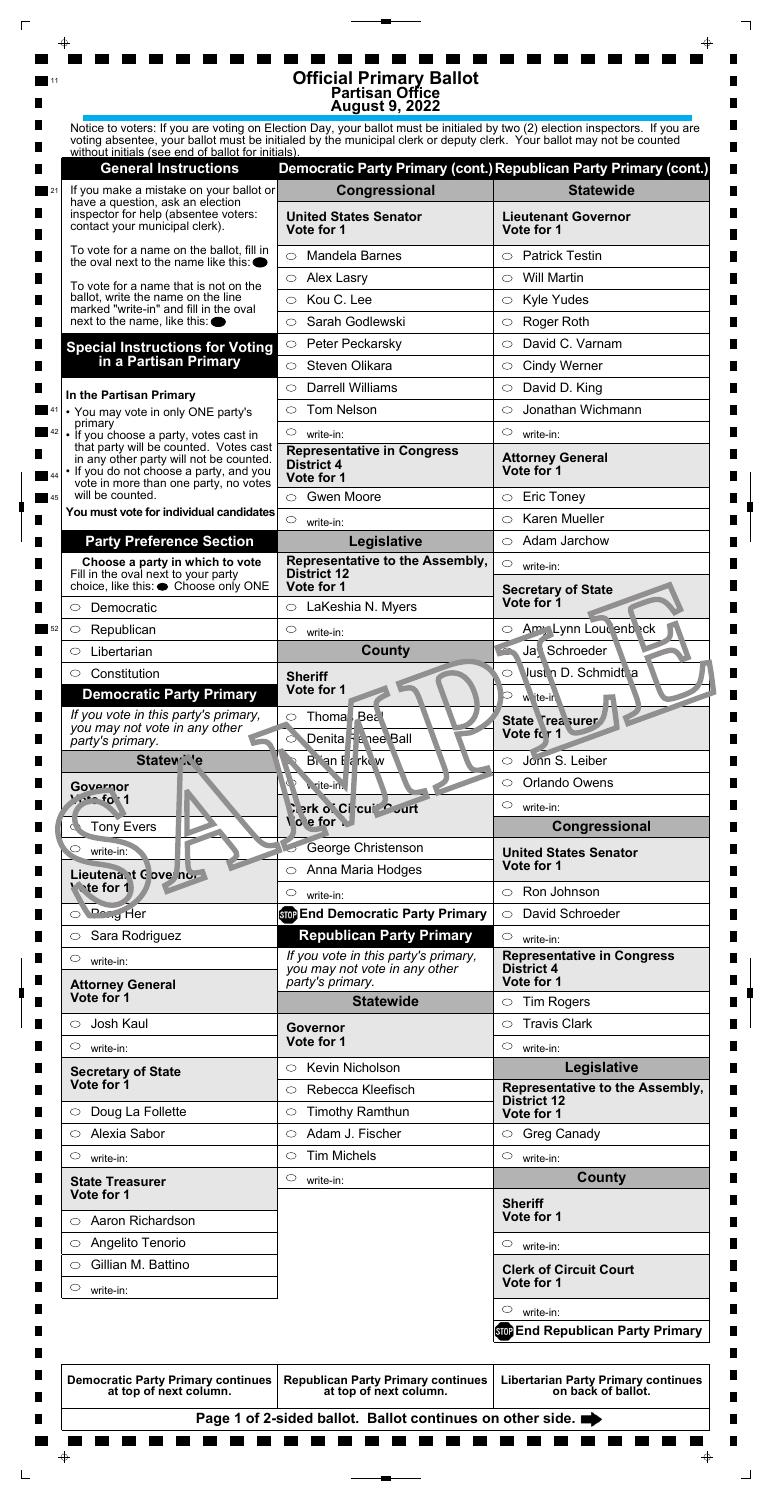| .                                                                     |                                                        |  |             |
|-----------------------------------------------------------------------|--------------------------------------------------------|--|-------------|
| $\circ$<br>write-in:                                                  |                                                        |  |             |
| <b>Lieutenant Governor</b><br>Vote for 1                              |                                                        |  |             |
| $\circ$<br>write-in:                                                  |                                                        |  |             |
| <b>Attorney General</b><br>Vote for 1                                 |                                                        |  |             |
| $\circ$<br>write-in:                                                  |                                                        |  |             |
| <b>Secretary of State</b><br>Vote for 1                               |                                                        |  |             |
| $\circ$<br>write-in:                                                  |                                                        |  |             |
| <b>Constitution Party Primary continues</b><br>at top of next column. |                                                        |  |             |
|                                                                       | Page 2 of 2-sided ballot. Ballot begins on other side. |  |             |
|                                                                       |                                                        |  |             |
| ⊕                                                                     |                                                        |  | $\bigoplus$ |

| <b>Libertarian Party Primary</b>                                                          | <b>Constitution Party Primary (cont.)</b>                             |                                                                                                                            |
|-------------------------------------------------------------------------------------------|-----------------------------------------------------------------------|----------------------------------------------------------------------------------------------------------------------------|
| If you vote in this party's primary,<br>you may not vote in any other                     | <b>Statewide</b>                                                      | <b>Official Primary Ballot</b>                                                                                             |
| party's primary.<br><b>Statewide</b>                                                      | <b>State Treasurer</b><br>Vote for 1                                  | <b>Partisan Office</b><br><b>August 9, 2022</b>                                                                            |
|                                                                                           | <b>Andrew Zuelke</b><br>$\bigcirc$                                    | for                                                                                                                        |
| <b>Governor</b><br>Vote for 1                                                             | $\circ$<br>write-in:                                                  | <b>Village of Brown Deer</b>                                                                                               |
| $\circ$<br>write-in:                                                                      | Congressional                                                         | Ward 3                                                                                                                     |
| <b>Lieutenant Governor</b><br>Vote for 1                                                  | <b>United States Senator</b><br>Vote for 1                            | <b>Ballot issued by</b>                                                                                                    |
| $\circ$<br>write-in:                                                                      | $\circ$<br>write-in:                                                  |                                                                                                                            |
| <b>Attorney General</b><br>Vote for 1                                                     | <b>Representative in Congress,</b><br><b>District 4</b><br>Vote for 1 |                                                                                                                            |
| $\circ$<br>write-in:                                                                      | $\circ$<br>write-in:                                                  | Initials of election inspectors                                                                                            |
| <b>Secretary of State</b>                                                                 | Legislative                                                           | Absentee ballot issued by                                                                                                  |
| Vote for 1<br>Neil Harmon<br>$\circ$                                                      | Representative to the Assembly,<br><b>District 12</b><br>Vote for 1   |                                                                                                                            |
| $\circ$<br>write-in:                                                                      | $\circ$<br>write-in:                                                  | Initials of Municipal Clerk or Deputy Clerk                                                                                |
| <b>State Treasurer</b>                                                                    | <b>County</b>                                                         |                                                                                                                            |
| Vote for 1                                                                                | <b>Sheriff</b>                                                        | If issued by SVDs, both must initial                                                                                       |
| O<br>write-in:                                                                            | Vote for 1                                                            | <b>Certification of Voter</b>                                                                                              |
| Congressional                                                                             | $\circ$<br>write-in:                                                  | <b>Assistance</b>                                                                                                          |
| <b>United States Senator</b><br>Vote for 1                                                | <b>Clerk of Circuit Court</b><br>Vote for 1                           | I certify that I marked or read<br>aloud this ballot at the request<br>and direction of a voter who is                     |
| $\circ$<br>write-in:                                                                      | $\circ$<br>write-in:                                                  | authorized under Wis. Stat. S 82<br>to receive assis ce.                                                                   |
| <b>Representative in Congress,</b><br><b>District 4</b><br>Vote for 1                     | <b>Stop End Constitution Party Primary</b>                            |                                                                                                                            |
| $\circ$<br>write-in:                                                                      |                                                                       | Signature of as sisto                                                                                                      |
| Legislative                                                                               |                                                                       | For Official Use Only                                                                                                      |
| Representative to the Assembly,<br><b>District 12</b>                                     |                                                                       | Inspector: Ider if Lanots                                                                                                  |
| Vote for 1                                                                                |                                                                       | require 1 to be made:                                                                                                      |
| $\circ$<br>write-in:                                                                      |                                                                       | □ O <sub>vervoted</sub><br>Damaged                                                                                         |
| <b>Cour ty</b>                                                                            |                                                                       | □ Other                                                                                                                    |
| <i><b>Snernive</b></i><br>ote for 1                                                       |                                                                       |                                                                                                                            |
|                                                                                           |                                                                       | If this is the Original<br>If this is the Duplicate<br><b>Ballot</b> , write the serial<br><b>Ballot, write the serial</b> |
| write-in:                                                                                 |                                                                       | number here:<br>number here:                                                                                               |
| Clerk of Nirc Lit Court<br><b>We for 1</b>                                                |                                                                       |                                                                                                                            |
| $\circlearrowright$<br>write-In:                                                          |                                                                       |                                                                                                                            |
| <b>SOP End Libertarian Party Ballot</b>                                                   |                                                                       |                                                                                                                            |
| <b>Constitution Party Primary</b>                                                         |                                                                       | Initials of inspectors who remade ballot                                                                                   |
| If you vote in this party's primary,<br>you may not vote in any other<br>party's primary. |                                                                       |                                                                                                                            |

 $\overline{\mathbb{F}}$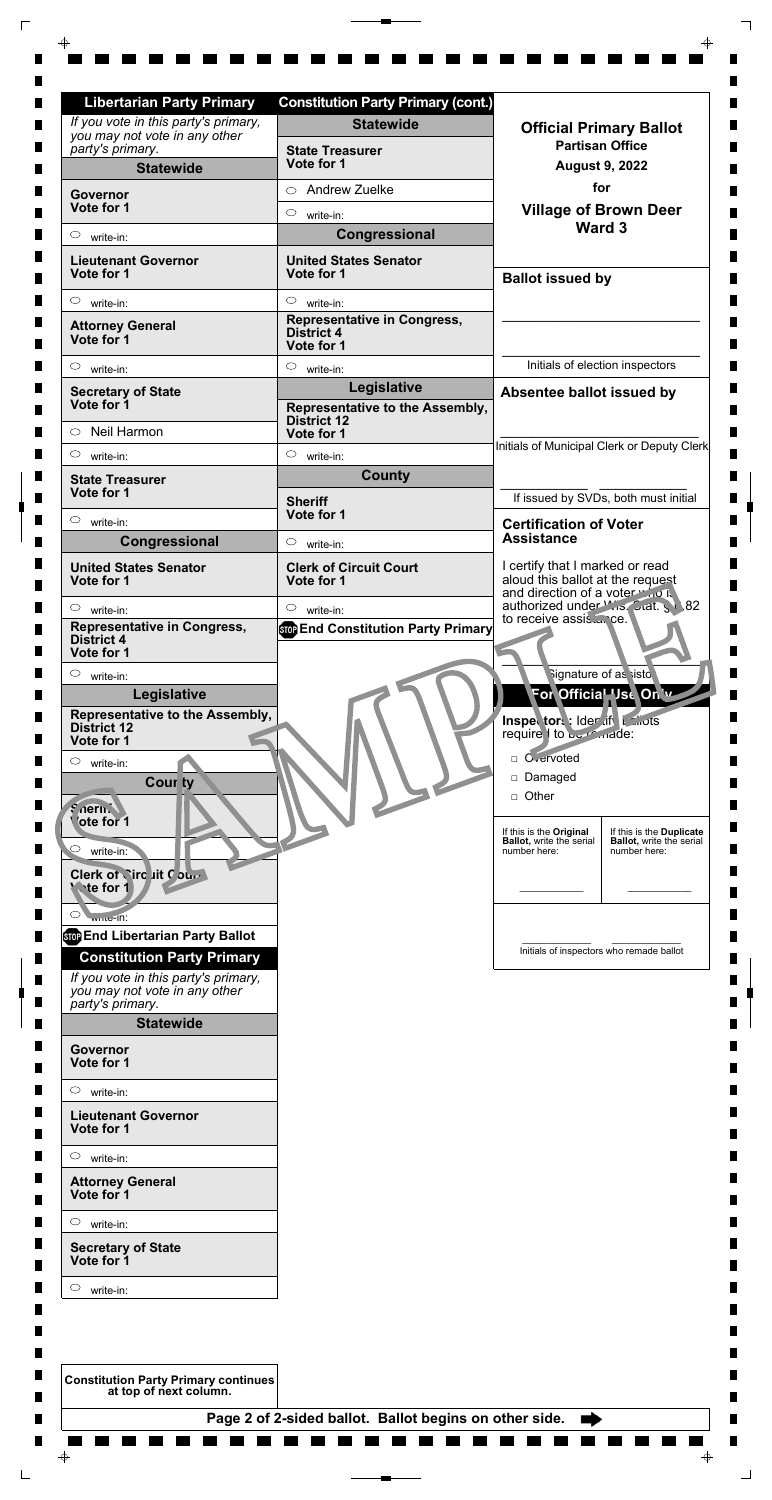|    |                                                                                             | <b>Official Primary Ballot</b>                                                                                                                                                                                                                         |                                                                   |  |
|----|---------------------------------------------------------------------------------------------|--------------------------------------------------------------------------------------------------------------------------------------------------------------------------------------------------------------------------------------------------------|-------------------------------------------------------------------|--|
|    |                                                                                             | <b>Partisan Office</b><br><b>August 9, 2022</b>                                                                                                                                                                                                        |                                                                   |  |
|    |                                                                                             |                                                                                                                                                                                                                                                        |                                                                   |  |
|    |                                                                                             | Notice to voters: If you are voting on Election Day, your ballot must be initialed by two (2) election inspectors. If you are<br>voting absentee, your ballot must be initialed by the municipal clerk or deputy clerk. Your ballot may not be counted |                                                                   |  |
|    | without initials (see end of ballot for initials).                                          |                                                                                                                                                                                                                                                        |                                                                   |  |
|    | <b>General Instructions</b>                                                                 |                                                                                                                                                                                                                                                        | Democratic Party Primary (cont.) Republican Party Primary (cont.) |  |
|    | If you make a mistake on your ballot or<br>have a question, ask an election                 | Congressional                                                                                                                                                                                                                                          | <b>Statewide</b>                                                  |  |
|    | inspector for help (absentee voters:<br>contact your municipal clerk).                      | <b>United States Senator</b><br>Vote for 1                                                                                                                                                                                                             | <b>Lieutenant Governor</b><br>Vote for 1                          |  |
|    | To vote for a name on the ballot, fill in<br>the oval next to the name like this: $\bullet$ | <b>Mandela Barnes</b><br>$\bigcirc$                                                                                                                                                                                                                    | <b>Patrick Testin</b><br>$\bigcirc$                               |  |
|    |                                                                                             | Alex Lasry<br>$\circ$                                                                                                                                                                                                                                  | <b>Will Martin</b><br>$\circlearrowright$                         |  |
|    | To vote for a name that is not on the<br>ballot, write the name on the line                 | Kou C. Lee<br>$\circ$                                                                                                                                                                                                                                  | <b>Kyle Yudes</b><br>$\circ$                                      |  |
|    | marked "write-in" and fill in the oval<br>next to the name, like this: $\bullet$            | Sarah Godlewski<br>◯                                                                                                                                                                                                                                   | Roger Roth                                                        |  |
|    |                                                                                             | Peter Peckarsky<br>$\circ$                                                                                                                                                                                                                             | David C. Varnam<br>◯                                              |  |
|    | <b>Special Instructions for Voting</b><br>in a Partisan Primary                             |                                                                                                                                                                                                                                                        |                                                                   |  |
|    |                                                                                             | Steven Olikara<br>$\bigcirc$                                                                                                                                                                                                                           | <b>Cindy Werner</b><br>$\circ$                                    |  |
|    | In the Partisan Primary                                                                     | <b>Darrell Williams</b><br>⌒                                                                                                                                                                                                                           | David D. King<br>$\circlearrowright$                              |  |
|    | • You may vote in only ONE party's<br>primary                                               | <b>Tom Nelson</b><br>◯                                                                                                                                                                                                                                 | Jonathan Wichmann<br>◯                                            |  |
|    | • If you choose a party, votes cast in                                                      | $\circ$<br>write-in:                                                                                                                                                                                                                                   | $\circlearrowright$<br>write-in:                                  |  |
|    | that party will be counted. Votes cast<br>in any other party will not be counted.           | <b>Representative in Congress</b><br><b>District 4</b>                                                                                                                                                                                                 | <b>Attorney General</b>                                           |  |
|    | • If you do not choose a party, and you<br>vote in more than one party, no votes            | Vote for 1                                                                                                                                                                                                                                             | Vote for 1                                                        |  |
| 45 | will be counted.                                                                            | <b>Gwen Moore</b><br>$\circ$                                                                                                                                                                                                                           | <b>Eric Toney</b><br>$\circlearrowright$                          |  |
|    | You must vote for individual candidates                                                     | $\circ$<br>write-in:                                                                                                                                                                                                                                   | <b>Karen Mueller</b><br>O                                         |  |
|    | <b>Party Preference Section</b>                                                             | Legislative                                                                                                                                                                                                                                            | $\circ$ Adam Jarchow                                              |  |
|    |                                                                                             |                                                                                                                                                                                                                                                        |                                                                   |  |
| ш  | Choose a party in which to vote                                                             | Representative to the Assembly,                                                                                                                                                                                                                        | $\circ$                                                           |  |
|    | Fill in the oval next to your party                                                         | <b>District 23</b>                                                                                                                                                                                                                                     | write-in:                                                         |  |
|    | choice, like this: ● Choose only ONE                                                        | Vote for 1                                                                                                                                                                                                                                             | <b>Secretary of State</b><br>Vote for 1                           |  |
|    | Democratic                                                                                  | Deb Andraca<br>$\circ$                                                                                                                                                                                                                                 |                                                                   |  |
|    | Republican<br>O                                                                             | $\circ$<br>write-in:                                                                                                                                                                                                                                   | Amy Lynn Lour enb ck<br>$\circ$                                   |  |
|    | Libertarian<br>$\circlearrowright$                                                          | <b>County</b>                                                                                                                                                                                                                                          | Ja Schroeder                                                      |  |
|    | $\circ$ Constitution                                                                        | <b>Sheriff</b>                                                                                                                                                                                                                                         | Just n D. Schmidt a<br>O                                          |  |
|    | <b>Democratic Party Primary</b>                                                             | Vote for 1                                                                                                                                                                                                                                             | w ite-in                                                          |  |
|    | If you vote in this party's primary,                                                        | Thoma Bea<br>$\circ$                                                                                                                                                                                                                                   | State Trea surer                                                  |  |
|    | you may not vote in any other<br>party's primary.                                           | Denita F & nee Ball                                                                                                                                                                                                                                    | Vote for 1                                                        |  |
|    | <b>Statew</b> Ne                                                                            | Bian I a rkuw                                                                                                                                                                                                                                          | Jonn S. Leiber<br>$\circlearrowright$                             |  |
|    | Governor                                                                                    | v. rite-in.                                                                                                                                                                                                                                            | Orlando Owens<br>$\circ$                                          |  |
|    | $2c - 6$                                                                                    |                                                                                                                                                                                                                                                        | $\circ$<br>write-in:                                              |  |
|    | <b>Tony Evers</b>                                                                           | िश o`Ci cui Curt<br>o e for                                                                                                                                                                                                                            | Congressional                                                     |  |
|    | $\circ$                                                                                     |                                                                                                                                                                                                                                                        |                                                                   |  |
|    | write-in:                                                                                   | George Christenson<br>$\circ$                                                                                                                                                                                                                          | <b>United States Senator</b><br>Vote for 1                        |  |
|    | Lieutena. t C ove no<br><b>Wate for 1</b>                                                   | Anna Maria Hodges                                                                                                                                                                                                                                      |                                                                   |  |
|    |                                                                                             | $\circ$<br>write-in:                                                                                                                                                                                                                                   | Ron Johnson<br>$\circ$                                            |  |
|    | O Dang Her                                                                                  | <b>Stop End Democratic Party Primary</b>                                                                                                                                                                                                               | David Schroeder<br>$\circ$                                        |  |
|    | Sara Rodriguez<br>$\circ$                                                                   | <b>Republican Party Primary</b>                                                                                                                                                                                                                        | $\circ$<br>write-in:                                              |  |
|    | $\circlearrowright$<br>write-in:                                                            | If you vote in this party's primary,<br>you may not vote in any other                                                                                                                                                                                  | <b>Representative in Congress</b><br><b>District 4</b>            |  |
|    | <b>Attorney General</b>                                                                     | party's primary.                                                                                                                                                                                                                                       | Vote for 1                                                        |  |
|    | Vote for 1                                                                                  | <b>Statewide</b>                                                                                                                                                                                                                                       | <b>Tim Rogers</b><br>$\circ$                                      |  |
|    | Josh Kaul<br>$\bigcirc$                                                                     | <b>Governor</b>                                                                                                                                                                                                                                        | <b>Travis Clark</b><br>$\circ$                                    |  |
|    | C<br>write-in:                                                                              | Vote for 1                                                                                                                                                                                                                                             | $\circlearrowright$<br>write-in:                                  |  |

| <b>Secretary of State</b>                                           | <b>NEVILL INIGHUISULE</b>                                           | Legislative                                                      |
|---------------------------------------------------------------------|---------------------------------------------------------------------|------------------------------------------------------------------|
| Vote for 1                                                          | Rebecca Kleefisch<br>$\bigcirc$                                     | Representative to the Assembly,                                  |
| Doug La Follette<br>$\circ$                                         | <b>Timothy Ramthun</b><br>$\circ$                                   | <b>District 23</b><br>Vote for 1                                 |
| Alexia Sabor<br>$\bigcirc$                                          | Adam J. Fischer<br>$\circ$                                          | Purnima Nath<br>$\bigcirc$                                       |
| $\circ$<br>write-in:                                                | <b>Tim Michels</b><br>$\circ$                                       | $\circ$<br>write-in:                                             |
| <b>State Treasurer</b>                                              | $\circ$<br>write-in:                                                | <b>County</b>                                                    |
| Vote for 1                                                          |                                                                     | <b>Sheriff</b>                                                   |
| Aaron Richardson<br>$\circ$                                         |                                                                     | Vote for 1                                                       |
| Angelito Tenorio<br>O                                               |                                                                     | $\circ$<br>write-in:                                             |
| Gillian M. Battino<br>◯                                             |                                                                     | <b>Clerk of Circuit Court</b>                                    |
| O<br>write-in:                                                      |                                                                     | Vote for 1                                                       |
|                                                                     |                                                                     | $\circ$<br>write-in:                                             |
|                                                                     |                                                                     | <b>Stop End Republican Party Primary</b>                         |
|                                                                     |                                                                     |                                                                  |
| <b>Democratic Party Primary continues</b><br>at top of next column. | <b>Republican Party Primary continues</b><br>at top of next column. | <b>Libertarian Party Primary continues</b><br>on back of ballot. |
|                                                                     | Page 1 of 2-sided ballot. Ballot continues on other side.           |                                                                  |
|                                                                     |                                                                     |                                                                  |
| $\bigoplus$                                                         |                                                                     | $\color{red} \blacklozenge$                                      |
|                                                                     |                                                                     |                                                                  |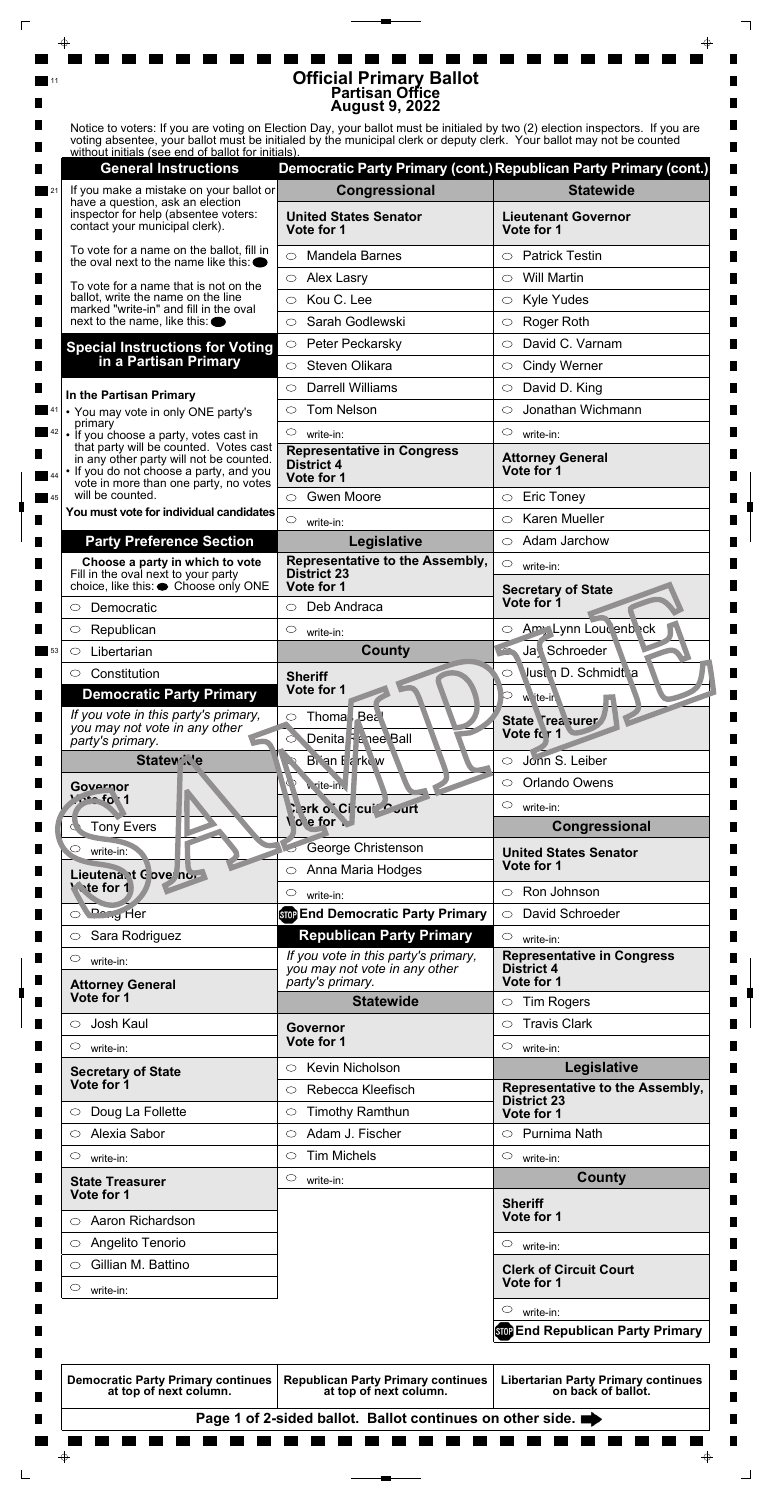| .                                                                     |                                                        |  |             |
|-----------------------------------------------------------------------|--------------------------------------------------------|--|-------------|
| $\circ$<br>write-in:                                                  |                                                        |  |             |
| <b>Lieutenant Governor</b><br>Vote for 1                              |                                                        |  |             |
| $\circ$<br>write-in:                                                  |                                                        |  |             |
| <b>Attorney General</b><br>Vote for 1                                 |                                                        |  |             |
| $\circ$<br>write-in:                                                  |                                                        |  |             |
| <b>Secretary of State</b><br>Vote for 1                               |                                                        |  |             |
| $\circ$<br>write-in:                                                  |                                                        |  |             |
| <b>Constitution Party Primary continues</b><br>at top of next column. |                                                        |  |             |
|                                                                       | Page 2 of 2-sided ballot. Ballot begins on other side. |  |             |
|                                                                       |                                                        |  |             |
| ⊕                                                                     |                                                        |  | $\bigoplus$ |

| <b>Libertarian Party Primary</b>                                                          | <b>Constitution Party Primary (cont.)</b>                             |                                                                                                        |
|-------------------------------------------------------------------------------------------|-----------------------------------------------------------------------|--------------------------------------------------------------------------------------------------------|
| If you vote in this party's primary,<br>you may not vote in any other                     | <b>Statewide</b>                                                      | <b>Official Primary Ballot</b>                                                                         |
| party's primary.                                                                          | <b>State Treasurer</b>                                                | <b>Partisan Office</b>                                                                                 |
| <b>Statewide</b>                                                                          | Vote for 1                                                            | <b>August 9, 2022</b>                                                                                  |
| Governor<br>Vote for 1                                                                    | <b>Andrew Zuelke</b><br>$\bigcirc$                                    | for                                                                                                    |
|                                                                                           | $\circ$<br>write-in:                                                  | <b>Village of Brown Deer</b><br>Wards 4,7                                                              |
| $\circ$<br>write-in:                                                                      | Congressional                                                         |                                                                                                        |
| <b>Lieutenant Governor</b><br>Vote for 1                                                  | <b>United States Senator</b><br>Vote for 1                            | <b>Ballot issued by</b>                                                                                |
| $\circ$<br>write-in:                                                                      | $\circ$<br>write-in:                                                  |                                                                                                        |
| <b>Attorney General</b><br>Vote for 1                                                     | <b>Representative in Congress,</b><br><b>District 4</b><br>Vote for 1 |                                                                                                        |
| $\circ$<br>write-in:                                                                      | $\circ$<br>write-in:                                                  | Initials of election inspectors                                                                        |
| <b>Secretary of State</b>                                                                 | Legislative                                                           | Absentee ballot issued by                                                                              |
| Vote for 1<br>Neil Harmon<br>$\circ$                                                      | Representative to the Assembly,<br><b>District 23</b><br>Vote for 1   |                                                                                                        |
| $\circ$<br>write-in:                                                                      | $\circ$<br>write-in:                                                  | Initials of Municipal Clerk or Deputy Clerk                                                            |
| <b>State Treasurer</b>                                                                    | <b>County</b>                                                         |                                                                                                        |
| Vote for 1                                                                                | <b>Sheriff</b>                                                        | If issued by SVDs, both must initial                                                                   |
| $\circ$<br>write-in:                                                                      | Vote for 1                                                            | <b>Certification of Voter</b>                                                                          |
| Congressional                                                                             | $\circ$<br>write-in:                                                  | <b>Assistance</b>                                                                                      |
| <b>United States Senator</b><br>Vote for 1                                                | <b>Clerk of Circuit Court</b><br>Vote for 1                           | I certify that I marked or read<br>aloud this ballot at the request<br>and direction of a voter who is |
| $\circ$<br>write-in:                                                                      | $\circ$<br>write-in:                                                  | authorized under Wis. Stat. § 82<br>to receive assisce.                                                |
| <b>Representative in Congress,</b><br><b>District 4</b><br>Vote for 1                     | <b>Stop End Constitution Party Primary</b>                            |                                                                                                        |
| $\circ$<br>write-in:                                                                      |                                                                       | Signature of as sisto                                                                                  |
| Legislative<br>Representative to the Assembly,                                            |                                                                       | For Official Use On w                                                                                  |
| <b>District 23</b>                                                                        |                                                                       | Inspector: Ider if Lanots<br>require 1 to be made:                                                     |
| Vote for 1<br>$\circ$<br>write-in:                                                        |                                                                       | □ O <sub>vervoted</sub>                                                                                |
| <b>Cour ty</b>                                                                            |                                                                       | Damaged                                                                                                |
| $$$ $\alpha$ erin $~$                                                                     |                                                                       | Other<br>$\Box$                                                                                        |
| 'ote for 1                                                                                |                                                                       | If this is the Original<br>If this is the Duplicate                                                    |
| write-in:                                                                                 |                                                                       | <b>Ballot, write the serial</b><br><b>Ballot, write the serial</b><br>number here:<br>number here:     |
| Clerk of <i>Sircuit Court</i><br><b>Wate for 1</b>                                        |                                                                       |                                                                                                        |
| $\circ$<br>$w1$ $w2$ $n1$                                                                 |                                                                       |                                                                                                        |
| <b>STOP End Libertarian Party Ballot</b>                                                  |                                                                       | Initials of inspectors who remade ballot                                                               |
| <b>Constitution Party Primary</b>                                                         |                                                                       |                                                                                                        |
| If you vote in this party's primary,<br>you may not vote in any other<br>party's primary. |                                                                       |                                                                                                        |

 $\overline{\Gamma}$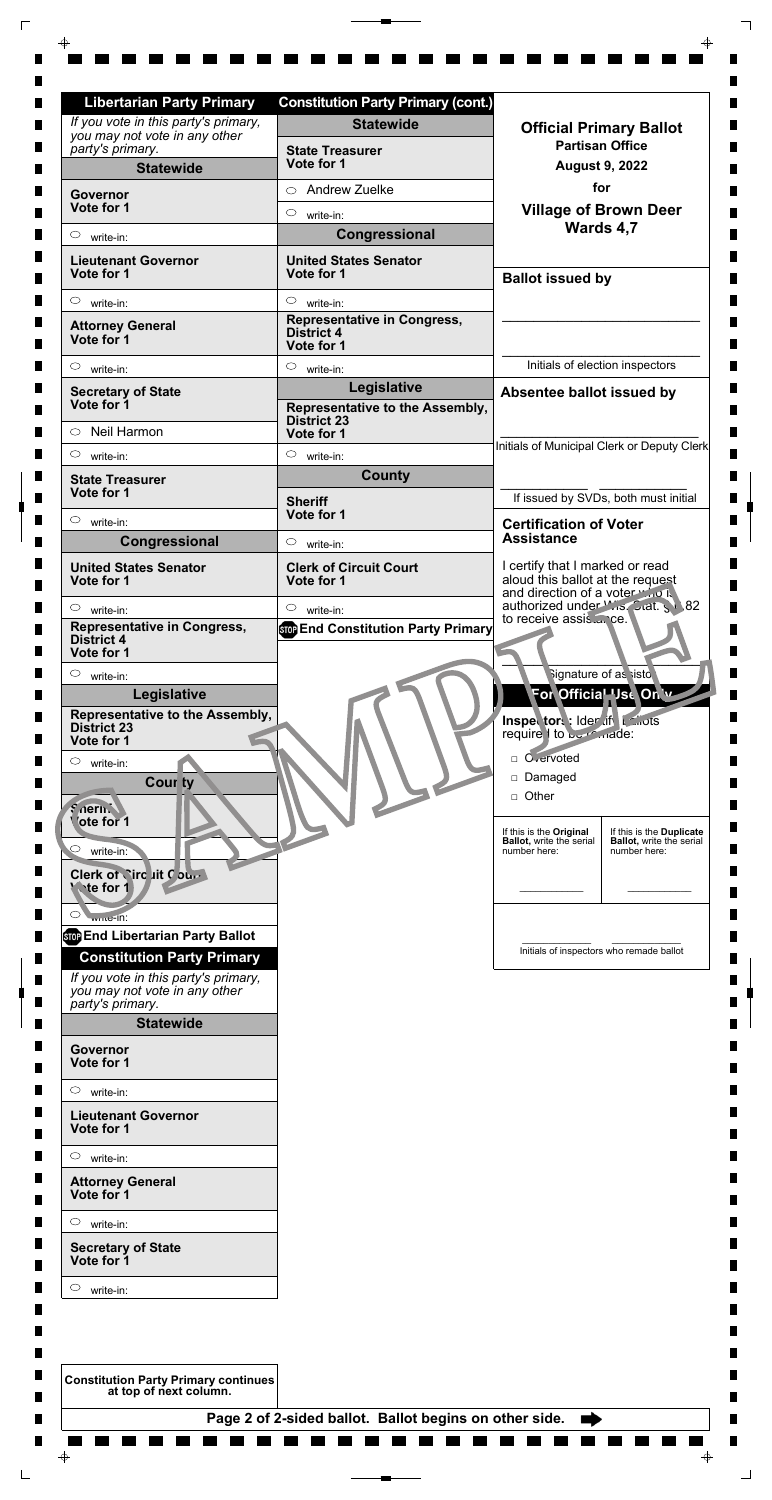|  |    |                                                                                                                                                                       | <b>Official Primary Ballot</b><br><b>Partisan Office</b><br><b>August 9, 2022</b>                                             |                                                                   |  |
|--|----|-----------------------------------------------------------------------------------------------------------------------------------------------------------------------|-------------------------------------------------------------------------------------------------------------------------------|-------------------------------------------------------------------|--|
|  |    |                                                                                                                                                                       | Notice to voters: If you are voting on Election Day, your ballot must be initialed by two (2) election inspectors. If you are |                                                                   |  |
|  |    | without initials (see end of ballot for initials).                                                                                                                    | voting absentee, your ballot must be initialed by the municipal clerk or deputy clerk. Your ballot may not be counted         |                                                                   |  |
|  |    | <b>General Instructions</b>                                                                                                                                           |                                                                                                                               | Democratic Party Primary (cont.) Republican Party Primary (cont.) |  |
|  |    | If you make a mistake on your ballot or<br>have a question, ask an election                                                                                           | Congressional                                                                                                                 | <b>Statewide</b>                                                  |  |
|  |    | inspector for help (absentee voters:<br>contact your municipal clerk).                                                                                                | <b>United States Senator</b><br>Vote for 1                                                                                    | <b>Lieutenant Governor</b><br>Vote for 1                          |  |
|  |    | To vote for a name on the ballot, fill in<br>the oval next to the name like this: $\bullet$                                                                           | <b>Mandela Barnes</b><br>$\bigcirc$                                                                                           | <b>Patrick Testin</b><br>$\bigcirc$                               |  |
|  |    | To vote for a name that is not on the                                                                                                                                 | Alex Lasry<br>$\circ$                                                                                                         | <b>Will Martin</b><br>$\circlearrowright$                         |  |
|  |    | ballot, write the name on the line<br>marked "write-in" and fill in the oval<br>next to the name, like this: $\bullet$                                                | Kou C. Lee<br>$\circ$                                                                                                         | <b>Kyle Yudes</b><br>$\circ$                                      |  |
|  |    |                                                                                                                                                                       | Sarah Godlewski<br>◯                                                                                                          | Roger Roth<br>$\bigcirc$                                          |  |
|  |    | <b>Special Instructions for Voting</b>                                                                                                                                | Peter Peckarsky<br>$\circ$                                                                                                    | David C. Varnam<br>◯                                              |  |
|  |    | in a Partisan Primary                                                                                                                                                 | Steven Olikara<br>$\bigcirc$                                                                                                  | <b>Cindy Werner</b><br>$\circ$                                    |  |
|  |    | In the Partisan Primary                                                                                                                                               | <b>Darrell Williams</b><br>⌒                                                                                                  | David D. King<br>$\circlearrowright$                              |  |
|  |    | • You may vote in only ONE party's                                                                                                                                    | <b>Tom Nelson</b><br>◯                                                                                                        | Jonathan Wichmann<br>◯                                            |  |
|  |    | primary<br>• If you choose a party, votes cast in                                                                                                                     | $\circ$<br>write-in:                                                                                                          | $\circlearrowright$<br>write-in:                                  |  |
|  |    | that party will be counted. Votes cast<br>in any other party will not be counted.<br>• If you do not choose a party, and you<br>vote in more than one party, no votes | <b>Representative in Congress</b><br><b>District 4</b><br>Vote for 1                                                          | <b>Attorney General</b><br>Vote for 1                             |  |
|  | 45 | will be counted.                                                                                                                                                      | <b>Gwen Moore</b><br>$\circ$                                                                                                  | <b>Eric Toney</b><br>$\circlearrowright$                          |  |
|  |    | You must vote for individual candidates                                                                                                                               | $\circ$<br>write-in:                                                                                                          | <b>Karen Mueller</b><br>O                                         |  |
|  |    | <b>Party Preference Section</b>                                                                                                                                       | Legislative                                                                                                                   | $\circ$ Adam Jarchow                                              |  |
|  | ш  | Choose a party in which to vote<br>Fill in the oval next to your party<br>choice, like this: ● Choose only ONE                                                        | Representative to the Assembly,<br><b>District 23</b>                                                                         | $\circ$<br>write-in:                                              |  |
|  |    |                                                                                                                                                                       | Vote for 1                                                                                                                    | <b>Secretary of State</b>                                         |  |
|  |    | Democratic                                                                                                                                                            | Deb Andraca<br>$\circ$                                                                                                        | Vote for 1                                                        |  |
|  |    | Republican<br>O                                                                                                                                                       | $\circ$<br>write-in:                                                                                                          | Amy Lynn Lour enb ck<br>$\circ$                                   |  |
|  |    | Libertarian<br>O                                                                                                                                                      | <b>County</b>                                                                                                                 | Ja Schroeder                                                      |  |
|  |    | $\circ$ Constitution                                                                                                                                                  | <b>Sheriff</b>                                                                                                                | Just n D. Schmidt a<br>O                                          |  |
|  |    | <b>Democratic Party Primary</b>                                                                                                                                       | Vote for 1                                                                                                                    | w ite-in                                                          |  |
|  |    | If you vote in this party's primary,<br>you may not vote in any other                                                                                                 | Thoma Bea<br>$\circ$                                                                                                          | State Trea surer                                                  |  |
|  |    | party's primary.                                                                                                                                                      | Denita F & nee Ball                                                                                                           | Vote for 1                                                        |  |
|  |    | <b>Statew</b> Ne                                                                                                                                                      | Brian F & rkew                                                                                                                | Jonn S. Leiber<br>$\circlearrowright$                             |  |
|  |    | Governor                                                                                                                                                              | v. rite-in.                                                                                                                   | Orlando Owens<br>$\circ$                                          |  |
|  |    | 20.1                                                                                                                                                                  | िश o`Ci cui Curt                                                                                                              | $\circ$<br>write-in:                                              |  |
|  |    | <b>Tony Evers</b>                                                                                                                                                     | o e for                                                                                                                       | Congressional                                                     |  |
|  |    | $\circ$<br>write-in:                                                                                                                                                  | George Christenson                                                                                                            | <b>United States Senator</b>                                      |  |
|  |    | Lieutena. t C ove no<br><b>Wate for 1</b>                                                                                                                             | Anna Maria Hodges<br>$\circ$                                                                                                  | Vote for 1<br>Ron Johnson<br>$\circ$                              |  |
|  |    | O Dang Her                                                                                                                                                            | $\circ$<br>write-in:<br><b>Stop End Democratic Party Primary</b>                                                              | David Schroeder<br>$\circ$                                        |  |
|  |    | Sara Rodriguez<br>$\circ$                                                                                                                                             | <b>Republican Party Primary</b>                                                                                               | $\circ$                                                           |  |
|  |    |                                                                                                                                                                       | If you vote in this party's primary,                                                                                          | write-in:<br><b>Representative in Congress</b>                    |  |
|  |    | $\circlearrowright$<br>write-in:                                                                                                                                      | you may not vote in any other<br>party's primary.                                                                             | <b>District 4</b><br>Vote for 1                                   |  |
|  |    | <b>Attorney General</b><br>Vote for 1                                                                                                                                 | <b>Statewide</b>                                                                                                              | <b>Tim Rogers</b><br>$\circ$                                      |  |
|  |    | Josh Kaul<br>$\bigcirc$                                                                                                                                               |                                                                                                                               | <b>Travis Clark</b><br>$\circlearrowright$                        |  |
|  |    | C<br>write-in:                                                                                                                                                        | <b>Governor</b><br>Vote for 1                                                                                                 | $\circlearrowright$<br>write-in:                                  |  |
|  |    |                                                                                                                                                                       | <b>Kevin Nicholson</b><br>$\circ$                                                                                             | Legislative                                                       |  |
|  |    | <b>Secretary of State</b>                                                                                                                                             |                                                                                                                               |                                                                   |  |

| <b>Secretary of State</b>                                           | <b>NEVILL INIGHUISULE</b>                                           | Legislative                                                      |
|---------------------------------------------------------------------|---------------------------------------------------------------------|------------------------------------------------------------------|
| Vote for 1                                                          | Rebecca Kleefisch<br>$\bigcirc$                                     | Representative to the Assembly,                                  |
| Doug La Follette<br>$\circ$                                         | <b>Timothy Ramthun</b><br>$\circ$                                   | <b>District 23</b><br>Vote for 1                                 |
| Alexia Sabor<br>$\bigcirc$                                          | Adam J. Fischer<br>$\circ$                                          | Purnima Nath<br>$\bigcirc$                                       |
| $\circ$<br>write-in:                                                | <b>Tim Michels</b><br>$\circ$                                       | $\circ$<br>write-in:                                             |
| <b>State Treasurer</b>                                              | $\circ$<br>write-in:                                                | <b>County</b>                                                    |
| Vote for 1                                                          |                                                                     | <b>Sheriff</b>                                                   |
| Aaron Richardson<br>$\circ$                                         |                                                                     | Vote for 1                                                       |
| Angelito Tenorio<br>O                                               |                                                                     | $\circ$<br>write-in:                                             |
| Gillian M. Battino<br>◯                                             |                                                                     | <b>Clerk of Circuit Court</b>                                    |
| O<br>write-in:                                                      |                                                                     | Vote for 1                                                       |
|                                                                     |                                                                     | $\circ$<br>write-in:                                             |
|                                                                     |                                                                     | <b>Stop End Republican Party Primary</b>                         |
|                                                                     |                                                                     |                                                                  |
| <b>Democratic Party Primary continues</b><br>at top of next column. | <b>Republican Party Primary continues</b><br>at top of next column. | <b>Libertarian Party Primary continues</b><br>on back of ballot. |
|                                                                     | Page 1 of 2-sided ballot. Ballot continues on other side.           |                                                                  |
|                                                                     |                                                                     |                                                                  |
| $\bigoplus$                                                         |                                                                     | $\color{red} \blacklozenge$                                      |
|                                                                     |                                                                     |                                                                  |